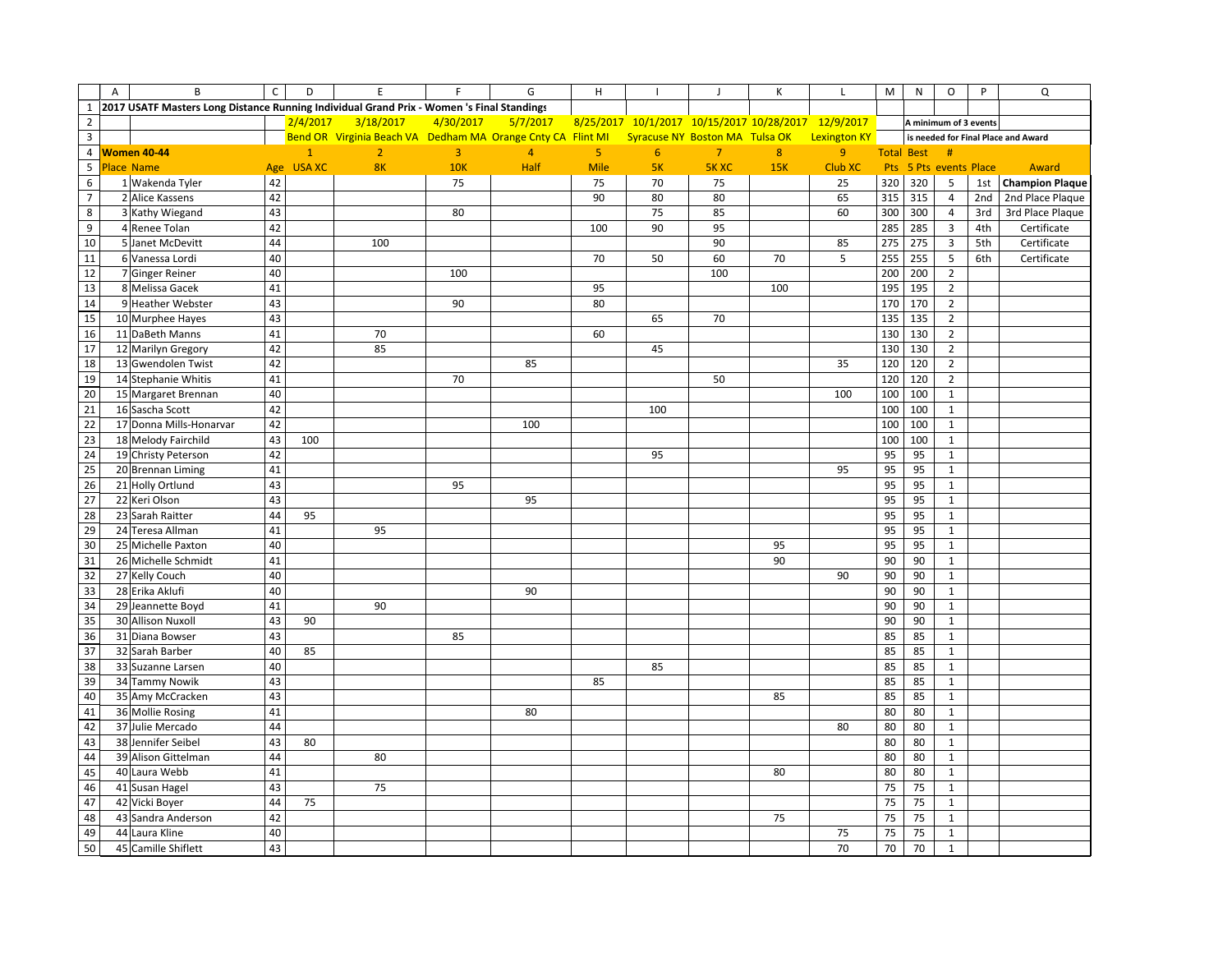|                 | $\overline{A}$ | B                        | $\mathsf{C}$ | D            | E              | F              | G              | н              | $\overline{\phantom{a}}$ | $\mathbf{J}$   | К            | L                                                   | M                 | ${\sf N}$ | O                      | P            | Q                      |
|-----------------|----------------|--------------------------|--------------|--------------|----------------|----------------|----------------|----------------|--------------------------|----------------|--------------|-----------------------------------------------------|-------------------|-----------|------------------------|--------------|------------------------|
| $\overline{51}$ |                | 46 Janne Heinonen        | 41           | 70           |                |                |                |                |                          |                |              |                                                     | 70                | 70        | $\mathbf{1}$           |              |                        |
| 52              |                | 47 Kari Strang           | 44           | 65           |                |                |                |                |                          |                |              |                                                     | 65                | 65        | $\mathbf{1}$           |              |                        |
| 53              |                | <b>48 ASHLEY KRAUSE</b>  | 40           |              |                |                |                |                |                          | 65             |              |                                                     | 65                | 65        | $\mathbf{1}$           |              |                        |
| 54              |                | 49 Caroline Hanna        | 40           |              |                | 65             |                |                |                          |                |              |                                                     | 65                | 65        | $\mathbf{1}$           |              |                        |
| 55              |                | 50 Amy King              | 41           |              |                |                |                | 65             |                          |                |              |                                                     | 65                | 65        | $\mathbf{1}$           |              |                        |
| 56              |                | 51 Heather Chase         | 44           |              |                | 60             |                |                |                          |                |              |                                                     | 60                | 60        | $\mathbf{1}$           |              |                        |
| 57              |                | 52 Jennifer Rameson      | 40           | 60           |                |                |                |                |                          |                |              |                                                     | 60                | 60        | $\mathbf 1$            |              |                        |
| 58              |                | 53 Mandy Plante          | 41           |              |                |                |                |                | 60                       |                |              |                                                     | 60                | 60        | $\mathbf{1}$           |              |                        |
| 59              |                | 54 Amy Bartholomew-Koepp | 43           |              |                |                |                |                | 55                       |                |              | 5                                                   | 60                | 60        | $\overline{2}$         |              |                        |
| 60              |                | 55 Alexandra Bigelow     | 44           |              |                |                |                |                |                          |                |              | 55                                                  | 55                | 55        | $\mathbf{1}$           |              |                        |
| 61              |                | 56 HEIDI BESSE           | 44           |              |                |                |                |                |                          | 55             |              |                                                     | 55                | 55        | $\mathbf{1}$           |              |                        |
| 62              |                | 57 Jennifer Anderson     | 42           | 55           |                |                |                |                |                          |                |              |                                                     | 55                | 55        | $\mathbf 1$            |              |                        |
| 63              |                | 58 Emma Hynes            | 41           |              |                | 55             |                |                |                          |                |              |                                                     | 55                | 55        | $\mathbf{1}$           |              |                        |
| 64              |                | 59 Marisol Garcia        | 44           |              |                | 50             |                |                |                          |                |              |                                                     | 50                | 50        | $\mathbf{1}$           |              |                        |
| 65              |                | 60 Dena Evans            | 42           |              |                |                |                |                |                          |                |              | 50                                                  | 50                | 50        | $\mathbf{1}$           |              |                        |
| 66              |                | 61 Kristin Metcalf       | 43           | 50           |                |                |                |                |                          |                |              |                                                     | 50                | 50        | $\mathbf{1}$           |              |                        |
| 67              |                | 62 IWONA BORUCH          | 43           |              |                |                |                |                |                          | 45             |              | 5                                                   | 50                | 50        | $\overline{2}$         |              |                        |
| 68              |                | 63 Elizabeth Wells       | 40           |              |                |                |                |                |                          |                |              | 45                                                  | 45                | 45        | $\mathbf{1}$           |              |                        |
| 69              |                | 64 Elizabeth Manney      | 40           |              |                | 45             |                |                |                          |                |              |                                                     | 45                | 45        | $\mathbf{1}$           |              |                        |
| 70              |                | 65 Andi Camp             | 43           |              |                |                |                |                | 40                       |                |              |                                                     | 40                | 40        | $\mathbf{1}$           |              |                        |
| 71              |                | 66 Brooke Bray           | 41           |              |                |                |                |                |                          |                |              | 40                                                  | 40                | 40        | $\mathbf{1}$           |              |                        |
| 72              |                | 67 Lynn Knothe           | 40           |              |                |                |                |                | 35                       |                |              |                                                     | 35                | 35        | $\mathbf 1$            |              |                        |
| 73              |                | 68 Trish Nervo           | 40           |              |                |                |                |                |                          |                |              | 30                                                  | 30                | 30        | $\mathbf{1}$           |              |                        |
| 74              |                | 69 Megan Waterman        | 42           |              |                |                |                |                | 30                       |                |              |                                                     | 30                | 30        | $\mathbf{1}$           |              |                        |
| 75              |                | 70 Meaghan Ridgway       | 44           |              |                |                |                |                |                          |                |              | 20                                                  | 20                | 20        | $\mathbf 1$            |              |                        |
| 76              |                | 71 Sarah Newsome         | 43           |              |                |                |                |                |                          |                |              | 15                                                  | 15                | 15        | $\mathbf{1}$           |              |                        |
| 77              |                | 72 Meredith Bazemore     | 42           |              |                |                |                |                |                          |                |              | 10                                                  | 10                | 10        | $\mathbf{1}$           |              |                        |
| 78              |                | 73 Krista Seibert        | 44           |              |                |                |                |                |                          |                |              | 5                                                   | 5                 | 5         | $\mathbf{1}$           |              |                        |
| 79              |                | 74 Caroline Bucci        | 44           |              |                |                |                |                |                          |                |              | 5                                                   | 5                 | 5         | $\mathbf 1$            |              |                        |
| 80              |                |                          |              |              |                |                |                |                |                          |                |              | A minimum of 3 events is needed for Place and Award |                   |           |                        |              |                        |
| 81              |                | Women 45-49              |              | $\mathbf{1}$ | $\overline{2}$ | $\overline{3}$ | $\overline{4}$ | 5 <sub>o</sub> | 6                        | $\overline{7}$ | $\mathbf{8}$ | $\overline{9}$                                      | <b>Total Best</b> |           | #                      | <b>Final</b> |                        |
| 82              |                | <b>Place Name</b>        |              | Age USA XC   | <b>8K</b>      | <b>10K</b>     | Half           | <b>Mile</b>    | 5K                       | <b>5K XC</b>   | 15K          | Club XC                                             |                   |           | Pts 5 Pts events Place |              | <b>Award</b>           |
| 83              |                | 1 Cassandra Henkiel      | 47           |              |                | 100            |                |                | 100                      |                |              | 90                                                  | 290               | 290       | $\overline{3}$         | 1st          | <b>Champion Plaque</b> |
| 84              |                | 2 Kristin White          | 46           |              |                |                |                |                | 85                       | 95             |              | 40                                                  | 220               | 220       | $\overline{3}$         | 2nd          | 2nd Place Plaque       |
| 85              |                | 3 Melissa Senall         | 45           |              | 90             |                |                | 80             |                          |                |              |                                                     | 170               | 170       | $\overline{2}$         |              |                        |
| 86              |                | 4 Alexandra Newman       | 45           |              |                |                | 75             |                |                          |                |              | 45                                                  | 120               | 120       | $\overline{2}$         |              |                        |
| 87              |                | 5 Terri Powell           | 49           |              |                | 55             |                |                |                          | 65             |              |                                                     | 120               | 120       | $\overline{2}$         |              |                        |
| 88              |                | 6 Kathleen Wheeler       | 46           |              |                |                |                |                | 50                       | 60             |              |                                                     | 110               | 110       | $\overline{2}$         |              |                        |
| 89              |                | 7 Trista Brown           | 46           |              |                | 50             |                |                |                          | 55             |              |                                                     | 105               | 105       | $\overline{2}$         |              |                        |
| 90              |                | 8 Kris Paaso             | 46           |              |                |                |                |                |                          |                |              | 100                                                 | 100               | 100       | $\mathbf{1}$           |              |                        |
| 91              |                | 9 Heather Meehan         | 45           |              |                |                |                |                |                          |                | 100          |                                                     | 100               | 100       | $\mathbf{1}$           |              |                        |
| 92              |                | 10 Amy Halseth           | 47           |              |                |                | 100            |                |                          |                |              |                                                     | 100               | 100       | $\mathbf{1}$           |              |                        |
| 93              |                | 11 Grace Padilla         | 45           | 100          |                |                |                |                |                          |                |              |                                                     | 100               | 100       | $\mathbf 1$            |              |                        |
| 94              |                | 12 KARA PARKER           | 48           |              |                |                |                |                |                          | 100            |              |                                                     | 100               | 100       | $\mathbf{1}$           |              |                        |
| 95              |                | 13 Erin Larusso          | 47           |              |                |                |                | 100            |                          |                |              |                                                     | 100               | 100       | $\mathbf 1$            |              |                        |
| 96              |                | 14 Perry Shoemaker       | 45           |              | 100            |                |                |                |                          |                |              |                                                     | 100               | 100       | $\mathbf{1}$           |              |                        |
| 97              |                | 15 Christin Doneski      | 46           |              |                | 95             |                |                |                          |                |              |                                                     | 95                | 95        | $\mathbf{1}$           |              |                        |
| 98              |                | 16 Brenda Hodge          | 46           |              |                |                |                |                | 95                       |                |              |                                                     | 95                | 95        | $\mathbf{1}$           |              |                        |
| 99              |                | 17 Sonja Friend-Uhl      | 46           |              |                |                |                |                |                          |                |              | 95                                                  | 95                | 95        | $\mathbf 1$            |              |                        |
| 100             |                | 18 Ingrid Walters        | 45           |              |                |                | 95             |                |                          |                |              |                                                     | 95                | 95        | $\mathbf 1$            |              |                        |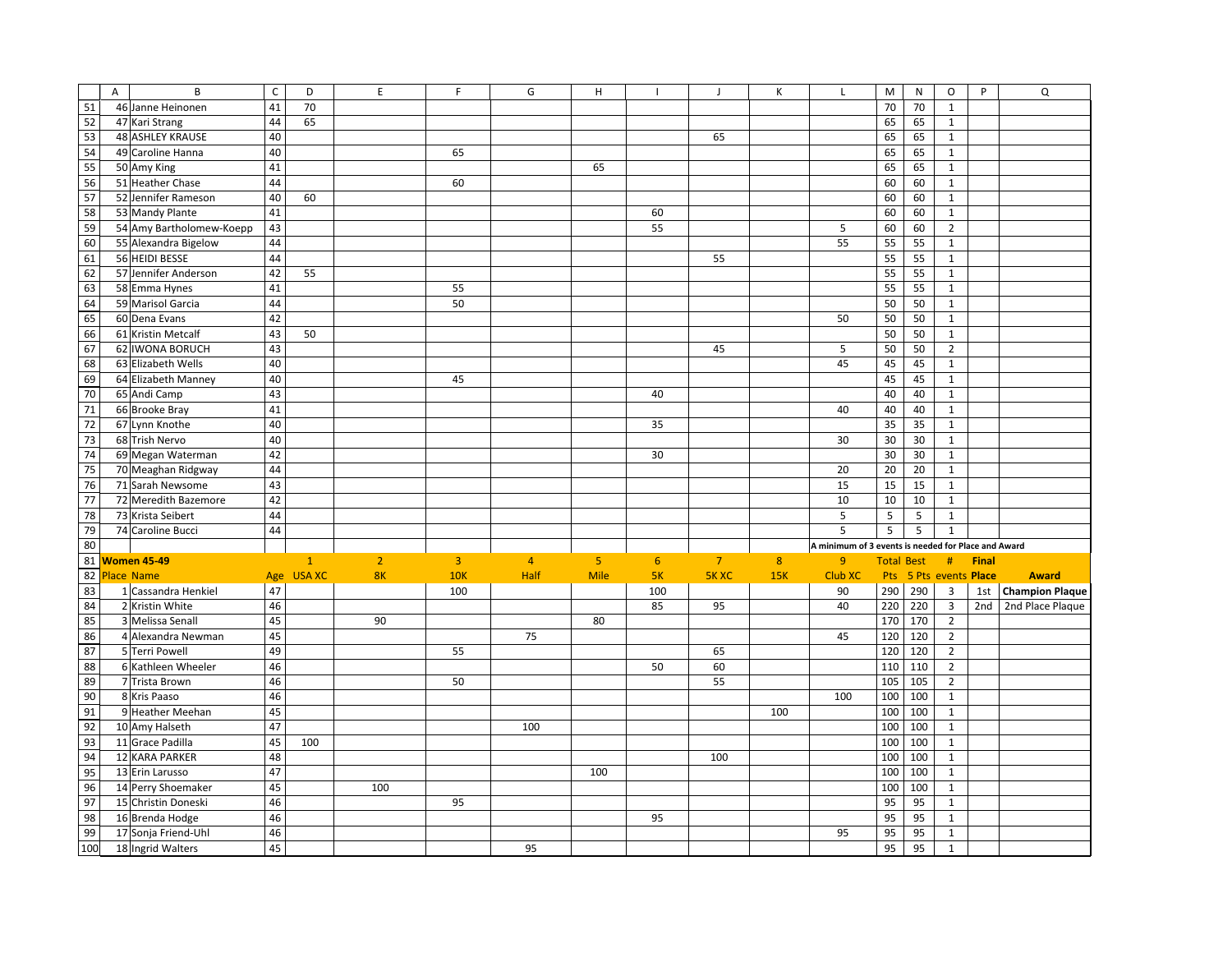|     | A | B                        | $\mathsf C$ | D  | E  | F  | G  | н  |    | $\mathsf J$ | К | $\mathsf L$ | M  | ${\sf N}$ | O              | P | Q |
|-----|---|--------------------------|-------------|----|----|----|----|----|----|-------------|---|-------------|----|-----------|----------------|---|---|
| 101 |   | 19 Michelle Brangan      | 47          |    | 95 |    |    |    |    |             |   |             | 95 | 95        | $\mathbf{1}$   |   |   |
| 102 |   | 20 Angela Lindbo         | 46          | 95 |    |    |    |    |    |             |   |             | 95 | 95        | $\mathbf{1}$   |   |   |
| 103 |   | 21 Amy Nemeth            | 49          |    |    |    |    | 95 |    |             |   |             | 95 | 95        | $\mathbf{1}$   |   |   |
| 104 |   | 22 Mary Pardi            | 47          |    |    | 90 |    |    |    |             |   |             | 90 | 90        | $\mathbf{1}$   |   |   |
| 105 |   | 23 Diana Keyes           | 47          |    |    |    | 90 |    |    |             |   |             | 90 | 90        | $\mathbf{1}$   |   |   |
| 106 |   | 24 DANA PARROT           | 47          |    |    |    |    |    |    | 90          |   |             | 90 | 90        | $\mathbf{1}$   |   |   |
| 107 |   | 25 Cindy Abrami          | 48          | 90 |    |    |    |    |    |             |   |             | 90 | 90        | $\mathbf{1}$   |   |   |
| 108 |   | 26 Serena Kessler        | 45          |    |    |    |    | 90 |    |             |   |             | 90 | 90        | $\mathbf 1$    |   |   |
| 109 |   | 27 Dianne Deoliveira     | 46          |    |    |    |    |    | 90 |             |   |             | 90 | 90        | $\mathbf{1}$   |   |   |
| 110 |   | 28 Leslie Charles        | 45          |    |    | 85 |    |    |    |             |   |             | 85 | 85        | $\mathbf{1}$   |   |   |
| 111 |   | 29 Rachel Hopkins        | 49          |    |    |    |    |    |    |             |   | 85          | 85 | 85        | $\mathbf 1$    |   |   |
| 112 |   | 30 Sonya Wilkerson       | 47          | 85 |    |    |    |    |    |             |   |             | 85 | 85        | $\mathbf 1$    |   |   |
| 113 |   | 31 Christine Hill        | 47          |    | 85 |    |    |    |    |             |   |             | 85 | 85        | $\mathbf{1}$   |   |   |
| 114 |   | 32 Jennifer Ranck        | 47          |    |    |    |    |    | 35 | 50          |   |             | 85 | 85        | $\overline{2}$ |   |   |
| 115 |   | 33 DAWN ROBERTS          | 45          |    |    |    |    |    |    | 85          |   |             | 85 | 85        | $\mathbf{1}$   |   |   |
| 116 |   | 34 Jill Geer             | 47          |    |    |    |    | 85 |    |             |   |             | 85 | 85        | $\mathbf{1}$   |   |   |
| 117 |   | 35 Nancy Thomas          | 48          |    |    |    |    |    |    |             |   | 80          | 80 | 80        | $\mathbf{1}$   |   |   |
| 118 |   | 36 Sarah Lesko           | 47          | 80 |    |    |    |    |    |             |   |             | 80 | 80        | $\mathbf{1}$   |   |   |
| 119 |   | 37 Mary Orazem           | 48          |    | 80 |    |    |    |    |             |   |             | 80 | 80        | $\mathbf{1}$   |   |   |
| 120 |   | 38 SUSANNAH LANDRETH     | 49          |    |    |    |    |    |    | 80          |   |             | 80 | 80        | $\mathbf{1}$   |   |   |
| 121 |   | 39 Tara Smith            | 45          |    |    |    |    |    | 80 |             |   |             | 80 | 80        | $\mathbf{1}$   |   |   |
| 122 |   | 40 Tracey Vannatta       | 49          |    |    | 80 |    |    |    |             |   |             | 80 | 80        | $\mathbf{1}$   |   |   |
| 123 |   | 41 RUTHIE IRELAND        | 49          |    |    |    |    |    |    | 75          |   |             | 75 | 75        | $\mathbf{1}$   |   |   |
| 124 |   | 42 Desa Mandarino        | 46          | 75 |    |    |    |    |    |             |   |             | 75 | 75        | $\mathbf 1$    |   |   |
| 125 |   | 43 Nancy Latsch          | 45          |    | 75 |    |    |    |    |             |   |             | 75 | 75        | $\mathbf 1$    |   |   |
| 126 |   | 44 Vanessa Diana         | 46          |    |    | 75 |    |    |    |             |   |             | 75 | 75        | $\mathbf 1$    |   |   |
| 127 |   | 45 Irma Betancourt       | 46          |    |    |    |    |    |    |             |   | 75          | 75 | 75        | $\mathbf{1}$   |   |   |
| 128 |   | 46 Joan To Taro          | 45          |    |    |    |    |    | 75 |             |   |             | 75 | 75        | $\mathbf{1}$   |   |   |
| 129 |   | 47 HEATHER WELCH         | 46          |    |    |    |    |    |    | 70          |   |             | 70 | 70        | $\mathbf{1}$   |   |   |
| 130 |   | 48 Shanley Alber         | 45          |    |    |    |    |    | 70 |             |   |             | 70 | 70        | $\mathbf{1}$   |   |   |
| 131 |   | 49 Sally Bergesen        | 48          | 70 |    |    |    |    |    |             |   |             | 70 | 70        | $\mathbf{1}$   |   |   |
| 132 |   | 50 Laura Wetz            | 45          |    |    |    |    |    |    |             |   | 70          | 70 | 70        | $\mathbf{1}$   |   |   |
| 133 |   | 51 Kate Queeney          | 47          |    |    | 65 |    |    |    |             |   |             | 65 | 65        | $\mathbf{1}$   |   |   |
| 134 |   | 52 Anabelle Broadbent    | 49          |    |    |    |    |    | 65 |             |   |             | 65 | 65        | $\mathbf{1}$   |   |   |
| 135 |   | 53 Chris Latham          | 46          | 65 |    |    |    |    |    |             |   |             | 65 | 65        | $\mathbf{1}$   |   |   |
| 136 |   | 54 Nancy Kaiser          | 47          |    |    |    |    |    |    |             |   | 65          | 65 | 65        | $\mathbf 1$    |   |   |
| 137 |   | 55 Jill Lohmeier         | 49          |    |    | 60 |    |    |    |             |   |             | 60 | 60        | $\mathbf{1}$   |   |   |
| 138 |   | 56 Melissa Landers-Potts | 49          |    |    |    |    |    |    |             |   | 60          | 60 | 60        | $\mathbf 1$    |   |   |
| 139 |   | 57 Audra Naujokas-Knapp  | 47          |    |    |    |    |    | 60 |             |   |             | 60 | 60        | $\mathbf{1}$   |   |   |
| 140 |   | 58 Tatiana Salazar       | 48          | 60 |    |    |    |    |    |             |   |             | 60 | 60        | $1\,$          |   |   |
| 141 |   | 59 Jenna Kelly           | 46          | 55 |    |    |    |    |    |             |   |             | 55 | 55        | $\mathbf{1}$   |   |   |
| 142 |   | 60 Michelle Hays         | 46          |    |    |    |    |    | 55 |             |   |             | 55 | 55        | $\mathbf{1}$   |   |   |
| 143 |   | 61 Cindy Saiter          | 47          |    |    |    |    |    |    |             |   | 55          | 55 | 55        | $\mathbf{1}$   |   |   |
| 144 |   | 62 Jill O'Grady          | 49          |    |    |    |    |    |    |             |   | 50          | 50 | 50        | $\mathbf{1}$   |   |   |
| 145 |   | 63 Roxane Niezabytowski  | 48          |    |    |    |    |    | 45 |             |   |             | 45 | 45        | $\mathbf{1}$   |   |   |
| 146 |   | 64 Colleen Daggs         | 48          |    |    |    |    |    | 40 |             |   |             | 40 | 40        | $\mathbf 1$    |   |   |
| 147 |   | 65 Deborah Fletcher      | 47          |    |    |    |    |    |    |             |   | 35          | 35 | 35        | $\mathbf{1}$   |   |   |
| 148 |   | 66 Susan Sarn            | 47          |    |    |    |    |    | 30 |             |   |             | 30 | 30        | $\mathbf 1$    |   |   |
| 149 |   | 67 Melissa Flicker       | 45          |    |    |    |    |    |    |             |   | 30          | 30 | 30        | $\mathbf 1$    |   |   |
| 150 |   | 68 Kristine Longshore    | 49          |    |    |    |    |    | 25 |             |   |             | 25 | 25        | $\mathbf 1$    |   |   |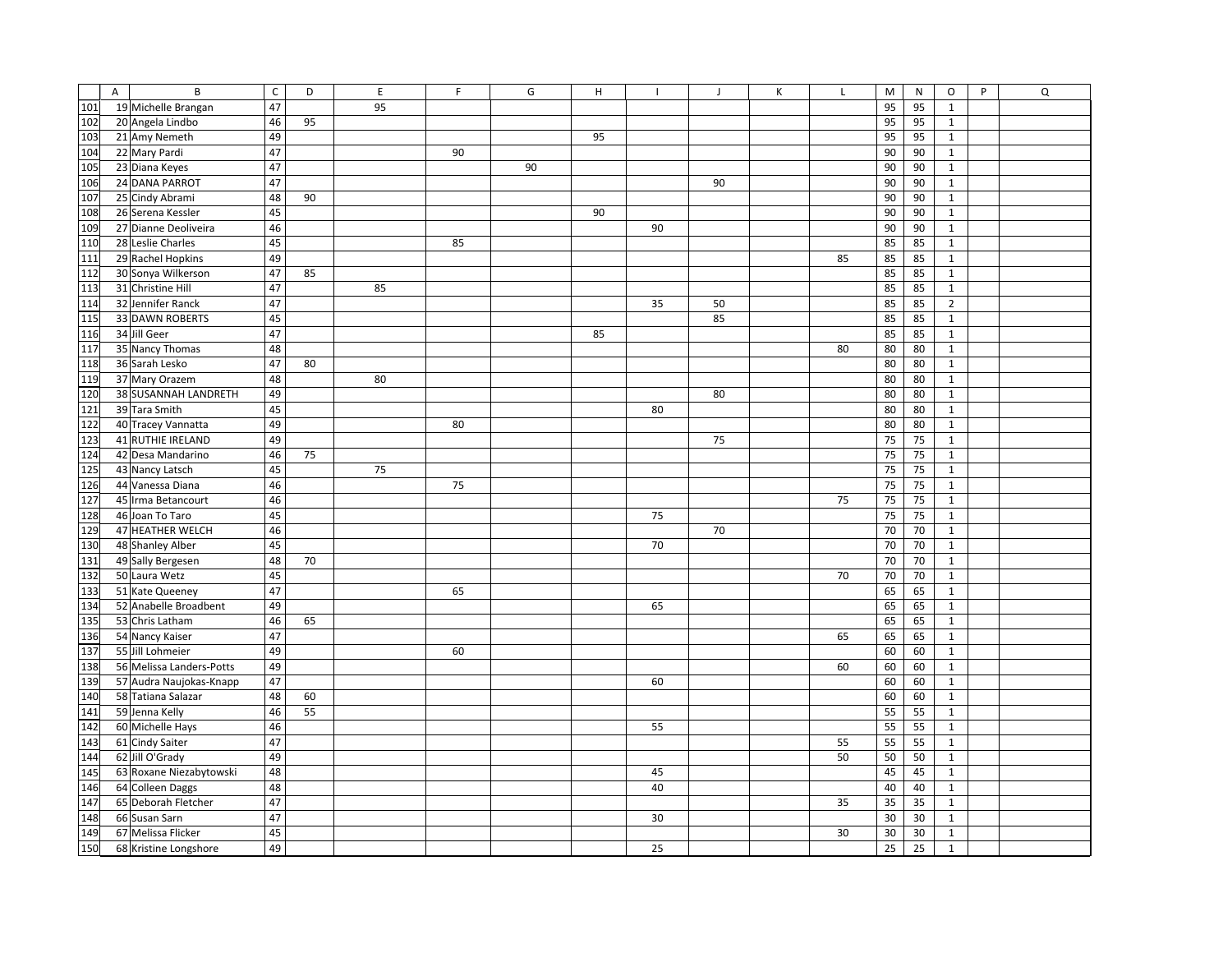|     | $\overline{A}$ | B                         | $\mathsf C$ | D             | $\mathsf E$    | F              | G              | H              |     | $\mathsf{J}$   | К   | L                                                   | M                 | N         | O                       | P            | Q                      |
|-----|----------------|---------------------------|-------------|---------------|----------------|----------------|----------------|----------------|-----|----------------|-----|-----------------------------------------------------|-------------------|-----------|-------------------------|--------------|------------------------|
| 151 |                | 69 Michelle Nahom         | 48          |               |                |                |                |                |     |                |     | 25                                                  | 25                | 25        | $\mathbf{1}$            |              |                        |
| 152 |                |                           |             |               |                |                |                |                |     |                |     | A minimum of 3 events is needed for Place and Award |                   |           |                         |              |                        |
|     |                | 153 Women 50-54           |             | $\mathbf{1}$  | $\overline{2}$ | $\overline{3}$ | $\overline{4}$ | 5 <sup>1</sup> | 6   | $\overline{7}$ | 8   | 9                                                   | <b>Total Best</b> |           | #                       | <b>Final</b> |                        |
|     |                | 154 Place Name            | Age         | <b>USA XC</b> | 8K             | <b>10K</b>     | Half           | <b>Mile</b>    | 5K  | <b>5K XC</b>   | 15K | <b>Club XC</b>                                      |                   | Pts 5 Pts | events Place            |              | <b>Award</b>           |
| 155 |                | 1 Marisa Sutera Strange   | 54          | 90            | 100            | 100            |                |                | 100 | 100            |     | 100                                                 | 590               | 500       | 6                       | 1st          | <b>Champion Plaque</b> |
| 156 |                | 2 Michelle Allen          | 54          |               | 90             | 70             |                | 85             | 75  | 75             |     | 40                                                  | 435               | 395       | 6                       | 2nd          | 2nd Place Plaque       |
| 157 |                | 3 Tania Fischer           | 51          | 100           |                |                | 100            |                |     |                | 95  | 85                                                  | 380               | 380       | $\overline{4}$          | 3rd          | 3rd Place Plaque       |
| 158 |                | 4 Karyl Sargent           | 54          |               | 85             |                |                |                | 80  | 95             |     | 75                                                  | 335               | 335       | $\overline{4}$          | 4th          | Certificate            |
| 159 |                | 5 Kathleen Cushing-Murray | 52          | 80            |                |                | 95             |                |     |                | 90  | 70                                                  | 335               | 335       | $\overline{4}$          | 5th          | Certificate            |
| 160 |                | 6 Julie Pangburn          | 53          | 55            |                | 60             |                | 80             |     | 80             |     |                                                     | 275               | 275       | $\overline{4}$          | 6th          | Certificate            |
| 161 |                | 7 Kathleen Hayden         | 52          |               | 95             | 75             |                | 65             |     | 25             |     |                                                     | 260               | 260       | $\overline{4}$          | 7th          | Certificate            |
| 162 |                | 8 Carol Bischoff          | 53          |               | 80             | 55             |                | 60             |     | 20             |     | 15                                                  | 230               | 230       | 5                       | 8th          | Certificate            |
| 163 |                | 9 Mary Lynch              | 51          |               |                |                | 90             |                |     |                | 85  | 45                                                  | 220               | 220       | $\overline{3}$          | 9th          | Certificate            |
| 164 |                | 10 Mimi Fallon            | 52          |               |                | 90             |                |                |     | 90             |     |                                                     | 180               | 180       | $\overline{2}$          |              |                        |
| 165 |                | 11 Kirsten Leetch         | 51          | 85            |                |                |                |                |     |                |     | 90                                                  | 175               | 175       | $\overline{2}$          |              |                        |
| 166 |                | 12 Kris Huff              | 53          |               |                |                |                |                | 60  | 60             |     | 50                                                  | 170               | 170       | $\overline{\mathbf{3}}$ | 10th         | Certificate            |
| 167 |                | 13 Kelle Taylor           | 53          | 70            |                |                | 85             |                |     |                |     |                                                     | 155               | 155       | $\overline{2}$          |              |                        |
| 168 |                | 14 Jennifer Hegarty       | 52          |               |                | 65             |                |                |     | 85             |     |                                                     | 150               | 150       | $\overline{2}$          |              |                        |
| 169 |                | 15 Susan Pilgram          | 50          |               |                |                |                | 75             |     |                | 75  |                                                     | 150               | 150       | $\overline{2}$          |              |                        |
| 170 |                | 16 Deb Zalokar            | 50          |               |                |                | 75             |                |     |                | 70  |                                                     | 145               | 145       | $\overline{2}$          |              |                        |
| 171 |                | 17 Kristen Mossman        | 54          | 60            |                |                |                |                |     |                |     | 65                                                  | 125               | 125       | $\overline{2}$          |              |                        |
| 172 |                | 18 Kimberly Anderson      | 52          |               |                |                |                | 70             | 55  |                |     |                                                     | 125               | 125       | $\overline{2}$          |              |                        |
| 173 |                | 19 Bonnie Lindblom        | 54          |               |                | 40             |                |                |     | 40             |     | 30                                                  | 110               | 110       | $\overline{\mathbf{3}}$ | 11th         | Certificate            |
| 174 |                | 20 Alisa Harvey           | 51          |               |                |                |                | 100            |     |                |     |                                                     | 100               | 100       | $\mathbf 1$             |              |                        |
| 175 |                | 21 Fiona Bayly            | 50          |               |                |                |                |                |     |                | 100 |                                                     | 100               | 100       | $\mathbf 1$             |              |                        |
| 176 |                | 22 Maureen Bischoff       | 51          |               | 75             |                |                |                |     |                |     | 20                                                  | 95                | 95        | $\overline{2}$          |              |                        |
| 177 |                | 23 Aeron Arlin Genet      | 50          |               |                |                |                |                |     |                |     | 95                                                  | 95                | 95        | $\mathbf{1}$            |              |                        |
| 178 |                | 24 Mary Zengo             | 51          |               |                | 95             |                |                |     |                |     |                                                     | 95                | 95        | $\mathbf{1}$            |              |                        |
| 179 |                | 25 Katherine Wolski       | 51          |               |                |                |                |                | 95  |                |     |                                                     | 95                | 95        | $\mathbf{1}$            |              |                        |
| 180 |                | 26 Betsy Stewart          | 54          | 50            |                |                |                |                | 45  |                |     |                                                     | 95                | 95        | $\overline{2}$          |              |                        |
| 181 |                | 27 Susan Hay              | 53          | 95            |                |                |                |                |     |                |     |                                                     | 95                | 95        | $\mathbf 1$             |              |                        |
| 182 |                | 28 Christine Vincent      | 53          |               |                |                |                | 95             |     |                |     |                                                     | 95                | 95        | $\mathbf{1}$            |              |                        |
| 183 |                | 29 ANGELA LONGWORTH       | 50          |               |                |                |                |                |     | 55             |     | 35                                                  | 90                | 90        | $\overline{2}$          |              |                        |
| 184 |                | 30 Lisa Veneziano         | 52          |               |                |                |                | 90             |     |                |     |                                                     | 90                | 90        | $\mathbf{1}$            |              |                        |
| 185 |                | 31 Lori Kingsley          | 51          |               |                |                |                |                | 90  |                |     |                                                     | 90                | 90        | $\mathbf{1}$            |              |                        |
| 186 |                | 32 Holly Madden           | 51          |               |                | 85             |                |                |     |                |     |                                                     | 85                | 85        | $\mathbf 1$             |              |                        |
| 187 |                | 33 Liisa Miller           | 52          |               |                |                |                |                |     |                |     | 80                                                  | 80                | 80        | $\mathbf 1$             |              |                        |
| 188 |                | 34 Shannon Teslow         | 52          |               |                |                | 80             |                |     |                |     |                                                     | 80                | 80        | $\mathbf{1}$            |              |                        |
| 189 |                | 35 Cindy Blakeley-Cameron | 53          |               |                |                |                |                |     |                | 80  |                                                     | 80                | 80        | $\mathbf{1}$            |              |                        |
| 190 |                | 36 Kelly Brown            | 53          |               |                | 80             |                |                |     |                |     |                                                     | 80                | 80        | $\mathbf{1}$            |              |                        |
| 191 |                | 37 Patricia Pirnie        | 53          |               |                |                |                | 75             |     |                |     |                                                     | 75                | 75        | $\mathbf 1$             |              |                        |
| 192 |                | 38 Gail Geiger            | 54          |               | 70             |                |                |                |     |                |     | 5                                                   | 75                | 75        | $\overline{2}$          |              |                        |
| 193 |                | 39 Karin George           | 53          |               |                | 30             |                |                |     | 45             |     |                                                     | 75                | 75        | $\overline{2}$          |              |                        |
| 194 |                | 40 Katherine MacTavish    | 54          | 75            |                |                |                |                |     |                |     |                                                     | 75                | 75        | $\mathbf{1}$            |              |                        |
| 195 |                | 41 Shiobbean Lemme        | 50          |               |                | 70             |                |                |     |                |     | 5                                                   | 75                | 75        | $\overline{2}$          |              |                        |
| 196 |                | 42 Leslie Nowicki         | 54          |               | 45             |                |                |                | 15  | 5              |     | 5                                                   | 70                | 70        | 4                       | 12th         | Certificate            |
| 197 |                | 43 JULIE CRAIG            | 50          |               |                |                |                |                |     | 70             |     |                                                     | 70                | 70        | $\mathbf 1$             |              |                        |
| 198 |                | 44 Laurie Wharton         | 51          |               |                |                |                |                | 70  |                |     |                                                     | 70                | 70        | $\mathbf{1}$            |              |                        |
| 199 |                | 45 NANCY COOK             | 53          |               |                |                |                |                |     | 65             |     |                                                     | 65                | 65        | $\mathbf 1$             |              |                        |
| 200 |                | 46 Christine Schaffner    | 53          |               | 65             |                |                |                |     |                |     |                                                     | 65                | 65        | $\mathbf 1$             |              |                        |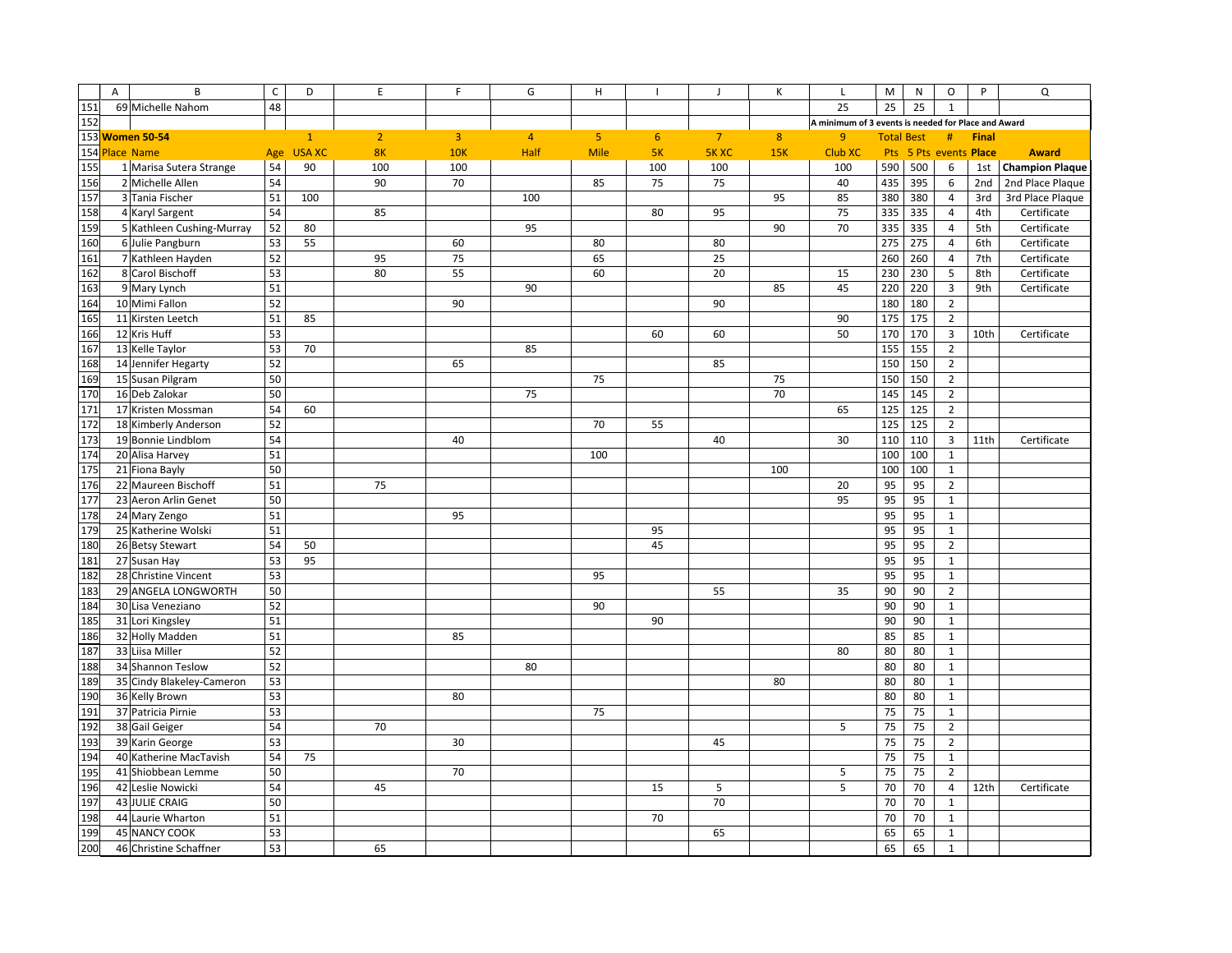|     | A | B                        | $\mathsf{C}$ | D            | E              | F              | G              | $\mathsf H$    |     | J              | Κ   | $\mathsf L$                                         | M                 | N                  | O                       | P            | Q                      |
|-----|---|--------------------------|--------------|--------------|----------------|----------------|----------------|----------------|-----|----------------|-----|-----------------------------------------------------|-------------------|--------------------|-------------------------|--------------|------------------------|
| 201 |   | 47 Anne Benson           | 52           |              |                |                |                |                | 65  |                |     |                                                     | 65                | 65                 | $\mathbf{1}$            |              |                        |
| 202 |   | 48 Colleen Rocereto      | 52           | 65           |                |                |                |                |     |                |     |                                                     | 65                | 65                 | $\mathbf{1}$            |              |                        |
| 203 |   | 49 Susan Welch           | 50           |              |                |                |                |                | 30  | 30             |     |                                                     | 60                | 60                 | $\overline{2}$          |              |                        |
| 204 |   | 50 Maria Cesca           | 52           |              | 60             |                |                |                |     |                |     |                                                     | 60                | 60                 | $1\,$                   |              |                        |
| 205 |   | 51 Judy Stobbe           | 52           |              |                |                |                |                |     |                |     | 60                                                  | 60                | 60                 | $\mathbf{1}$            |              |                        |
| 206 |   | 52 Wendy Satterthwaite   | 52           |              |                |                |                |                |     |                |     | 55                                                  | 55                | 55                 | $\mathbf{1}$            |              |                        |
| 207 |   | 53 Brenda Barrera        | 54           |              | 55             |                |                |                |     |                |     |                                                     | 55                | 55                 | $\mathbf 1$             |              |                        |
| 208 |   | 54 Michelle Morrisey     | 52           |              |                |                |                |                | 50  |                |     |                                                     | 50                | 50                 | $\mathbf{1}$            |              |                        |
| 209 |   | 55 Karen Webster         | 51           |              | 50             |                |                |                |     |                |     |                                                     | 50                | 50                 | $\mathbf 1$             |              |                        |
| 210 |   | 56 PAMELA LINOV          | 54           |              |                |                |                |                |     | 50             |     |                                                     | 50                | 50                 | $\mathbf{1}$            |              |                        |
| 211 |   | 57 Denise Curry          | 51           |              |                | 50             |                |                |     |                |     |                                                     | 50                | 50                 | $1\,$                   |              |                        |
| 212 |   | 58 Mary McNulty          | 54           |              |                | 45             |                |                |     |                |     |                                                     | 45                | 45                 | $1\,$                   |              |                        |
| 213 |   | 59 Carolyn Daubeny       | 52           | 45           |                |                |                |                |     |                |     |                                                     | 45                | 45                 | $\mathbf 1$             |              |                        |
| 214 |   | 60 Karen Carlton         | 50           |              |                |                |                |                | 40  |                |     |                                                     | 40                | 40                 | $\mathbf{1}$            |              |                        |
| 215 |   | 61 Gina Lanier           | 51           |              | 40             |                |                |                |     |                |     |                                                     | 40                | 40                 | $1\,$                   |              |                        |
| 216 |   | 62 Leeann Cerpovicz      | 54           |              |                | 35             |                |                |     |                |     |                                                     | 35                | 35                 | $\mathbf{1}$            |              |                        |
| 217 |   | 63 CAROLYN MORGENSTERN   | 54           |              |                |                |                |                |     | 35             |     |                                                     | 35                | 35                 | $1\,$                   |              |                        |
| 218 |   | 64 Mary Buck             | 54           |              |                |                |                |                | 35  |                |     |                                                     | 35                | 35                 | $\mathbf{1}$            |              |                        |
| 219 |   | 65 SUSAN PEARSALL        | 52           |              |                |                |                |                |     | 5              |     | 25                                                  | 30                | 30                 | $\overline{2}$          |              |                        |
| 220 |   | 66 Stephanie Urban       | 51           |              |                |                |                |                | 20  |                |     | 5                                                   | 25                | 25                 | $\overline{2}$          |              |                        |
| 221 |   | 67 Joanne Hill           | 52           |              |                | 25             |                |                |     |                |     |                                                     | $\overline{25}$   | 25                 | $1\,$                   |              |                        |
| 222 |   | 68 Shellon McCallie      | 52           |              |                |                |                |                | 25  |                |     |                                                     | 25                | 25                 | $\mathbf 1$             |              |                        |
| 223 |   | 69 MARY PAT MCFARLAND    | 53           |              |                |                |                |                |     | 15             |     |                                                     | 15                | 15                 | $\mathbf 1$             |              |                        |
| 224 |   | 70 WENDY NEWSHAM         | 50           |              |                |                |                |                |     | 10             |     | 5                                                   | 15                | 15                 | $\mathbf 2$             |              |                        |
| 225 |   | 71 Mary-Jeanne Manning   | 53           |              |                | 15             |                |                |     |                |     |                                                     | 15                | 15                 | $\mathbf 1$             |              |                        |
| 226 |   | 72 Kimberly Votava       | 50           |              |                |                |                |                |     |                |     | 10                                                  | 10                | 10                 | $\,1\,$                 |              |                        |
| 227 |   | 73 Linda Kelnock         | 50           |              |                |                |                |                | 10  |                |     |                                                     | 10                | 10                 | $\mathbf{1}$            |              |                        |
| 228 |   | 74 CHRISTINE KLEIN       | 53           |              |                |                |                |                |     | 5              |     |                                                     | 5                 | 5                  | $\mathbf{1}$            |              |                        |
| 229 |   | 75 MICHELE POLLIO        | 53           |              |                |                |                |                |     | 5              |     |                                                     | 5                 | 5                  | $\mathbf{1}$            |              |                        |
| 230 |   |                          |              |              |                |                |                |                |     |                |     | A minimum of 3 events is needed for Place and Award |                   |                    |                         |              |                        |
|     |   | 231 Women 55-59          |              | $\mathbf{1}$ | $\overline{2}$ | $\overline{3}$ | $\overline{4}$ | $\overline{5}$ | 6   | 7 <sup>7</sup> | 8   | 9                                                   | <b>Total Best</b> |                    | #                       | <b>Final</b> |                        |
|     |   | 232 Place Name           |              | Age USA XC   | 8K             | 10K            | Half           | <b>Mile</b>    | 5K  | <b>5K XC</b>   | 15K | Club XC                                             | Pts               | 5 Pts events Place |                         |              | <b>Award</b>           |
| 233 |   | 1 Lorraine Jasper        | 56           |              |                | 90             |                | 100            | 90  | 90             |     | 90                                                  | 460               | 460                | 5                       | 1st          | <b>Champion Plaque</b> |
| 234 |   | 2 Mary Swan              | 56           |              | 95             |                | 95             | 85             | 60  |                | 90  | 70                                                  | 495               | 435                | 6                       | 2nd          | 2nd Place Plaque       |
| 235 |   | 3 Susan Cooke            | 58           |              | 85             | 70             |                | 95             | 75  | 75             |     |                                                     | 400               | 400                | 5                       | 3rd          | 3rd Place Plaque       |
| 236 |   | 4 Margaret Sloan         | 58           |              | 80             | 85             | 90             |                | 55  | 70             |     |                                                     | 380               | 380                | 5                       | 4th          | Certificate            |
| 237 |   | 5 Doreen McCoubrie       | 55           |              | 100            |                | 100            |                |     |                | 100 |                                                     | 300               | 300                | $\overline{\mathbf{3}}$ | 5th          | Certificate            |
| 238 |   | 6 Lesley Hinz            | 59           |              | 75             | 80             |                | 80             | 50  |                |     |                                                     | 285               | 285                | $\overline{4}$          | 6th          | Certificate            |
| 239 |   | 7 Trish Butler           | 55           |              |                |                |                |                | 85  | 100            |     | 85                                                  | 270               | 270                | $\overline{\mathbf{3}}$ | 7th          | Certificate            |
| 240 |   | 8 Laura Bruess           | 56           |              | 90             | 100            |                |                | 80  |                |     |                                                     | 270               | 270                | $\overline{3}$          | 8th          | Certificate            |
| 241 |   | 9 Colleen Magnussen      | 57           |              | 70             | 55             |                |                | 40  | 50             |     | 35                                                  | 250               | 250                | 5                       | 9th          | Certificate            |
| 242 |   | 10 Amanda King           | 56           |              |                | 75             |                |                |     | 80             |     | 65                                                  | 220               | 220                | $\overline{3}$          | 10th         | Certificate            |
| 243 |   | 11 Carmen Ayala-Troncoso | 58           |              |                |                |                |                | 100 |                |     | 100                                                 | 200               | 200                | $\overline{2}$          |              |                        |
| 244 |   | 12 Lynn Malloy           | 57           |              |                | 95             |                | 90             |     |                |     |                                                     | 185               | 185                | $\overline{2}$          |              |                        |
| 245 |   | 13 Gail Hall             | 58           | 100          |                |                |                |                |     |                |     | 75                                                  | 175               | 175                | $\overline{2}$          |              |                        |
| 246 |   | 14 Kelly Kruell          | 58           | 95           |                |                |                |                |     |                |     | 50                                                  | 145               | 145                | $\overline{2}$          |              |                        |
| 247 |   | 15 Janet Smith           | 57           |              |                |                | 80             |                | 45  |                |     |                                                     | 125               | 125                | $\overline{2}$          |              |                        |
| 248 |   | 16 Karen Laverdiere      | 57           |              |                | 60             |                |                |     | 60             |     |                                                     | 120               | 120                | $\overline{2}$          |              |                        |
| 249 |   | 17 Cheryl Bellaire       | 58           |              |                |                |                | 75             |     |                |     | 45                                                  | 120               | 120                | $\mathbf 2$             |              |                        |
| 250 |   | 18 Suzanne Cordes        | 58           |              |                |                |                |                | 65  |                |     | 55                                                  | 120               | 120                | $\mathbf 2$             |              |                        |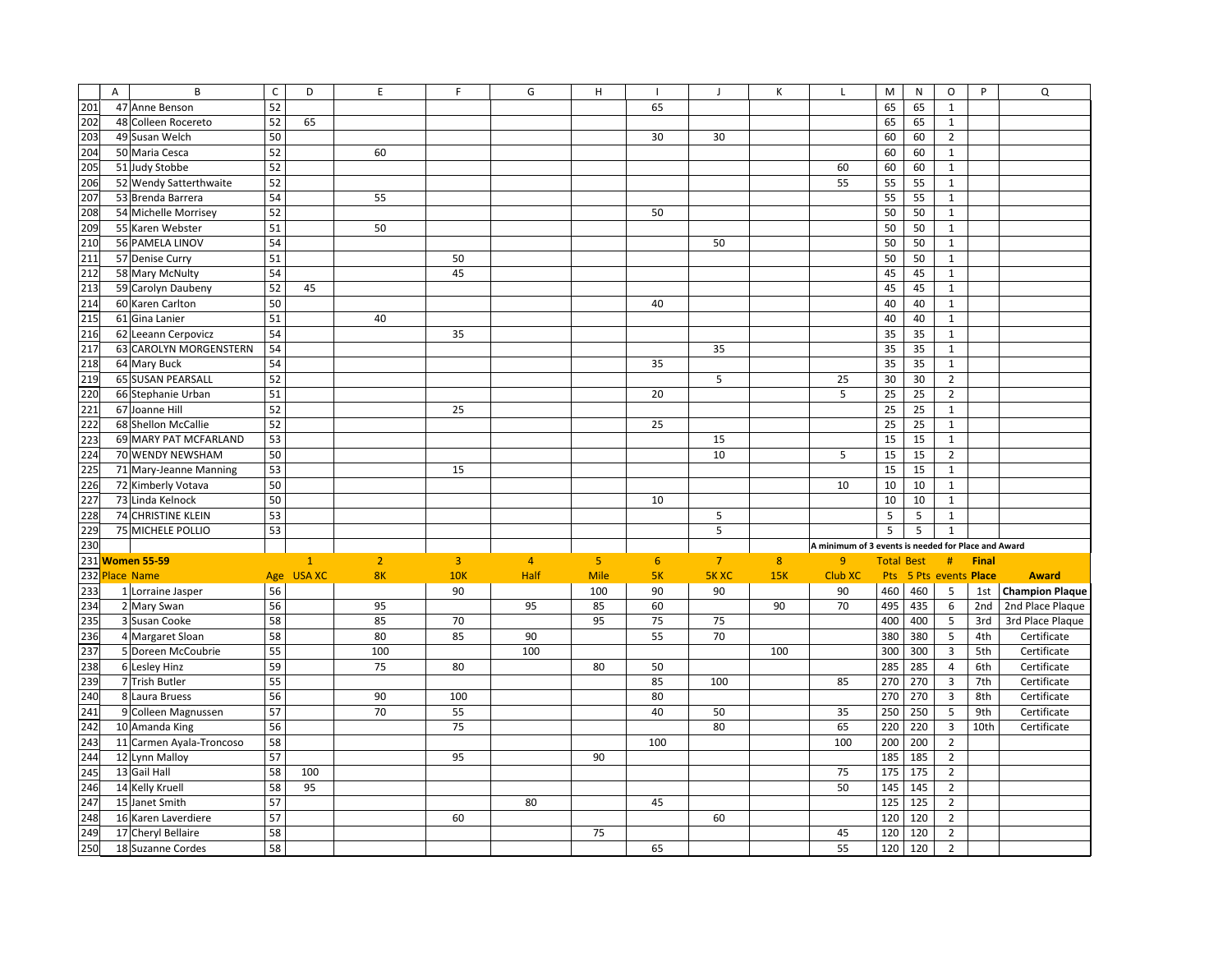|            | A | B                          | $\mathsf{C}$ | D             | E              | F              | G              | $\mathsf H$    |                | J              | Κ              | L                                                   | M                 | ${\sf N}$ | O                  | P            | Q                      |
|------------|---|----------------------------|--------------|---------------|----------------|----------------|----------------|----------------|----------------|----------------|----------------|-----------------------------------------------------|-------------------|-----------|--------------------|--------------|------------------------|
| 251        |   | 19 Teresa Quan             | 56           |               |                |                | 75             |                | 30             |                |                |                                                     | 105               | 105       | $\overline{2}$     |              |                        |
| 252        |   | 20 Eileen Brennan-Erler    | 56           |               |                |                |                |                | 95             |                |                |                                                     | 95                | 95        | $\mathbf{1}$       |              |                        |
| 253        |   | 21 Terri Cassel            | 56           |               |                |                |                |                |                |                | 95             |                                                     | 95                | 95        | $\mathbf{1}$       |              |                        |
| 254        |   | 22 Joan Mabe               | 55           |               |                |                |                |                |                |                |                | 95                                                  | 95                | 95        | $\mathbf{1}$       |              |                        |
| 255        |   | 23 CHARLOTTE RIZZO         | 55           |               |                |                |                |                |                | 95             |                |                                                     | 95                | 95        | $\mathbf{1}$       |              |                        |
| 256        |   | 24 Betsy Miller            | 58           | 90            |                |                |                |                |                |                |                |                                                     | 90                | 90        | $\mathbf{1}$       |              |                        |
| 257        |   | 25 Beth Stalker            | 58           |               |                |                |                |                | 85             |                |                |                                                     | 85                | 85        | $\mathbf{1}$       |              |                        |
| 258        |   | 26 Diana Theron            | 55           |               |                |                | 85             |                |                |                |                |                                                     | 85                | 85        | $\mathbf 1$        |              |                        |
| 259        |   | 27 LINDA BEGLEY            | 58           |               |                |                |                |                |                | 85             |                |                                                     | 85                | 85        | $\mathbf{1}$       |              |                        |
| 260        |   | 28 Mary Mikkelson          | 56           |               |                |                |                |                |                |                | 85             |                                                     | 85                | 85        | $\mathbf{1}$       |              |                        |
| 261        |   | 29 Deborah Torneden        | 56           |               |                |                |                |                |                |                | 80             |                                                     | 80                | 80        | $\mathbf{1}$       |              |                        |
| 262        |   | 30 Julie Luft              | 55           |               |                |                |                |                |                |                |                | 80                                                  | 80                | 80        | $\mathbf{1}$       |              |                        |
| 263        |   | 31 Mary Bryan              | 56           |               |                |                | 70             |                |                |                |                |                                                     | 70                | 70        | $\mathbf{1}$       |              |                        |
| 264        |   | 32 Kendra Bealmear         | 59           |               |                |                |                | 70             |                |                |                |                                                     | 70                | 70        | $\mathbf{1}$       |              |                        |
| 265        |   | 33 Paula Johnson           | 56           |               |                |                |                |                | 70             |                |                |                                                     | 70                | 70        | $\mathbf 1$        |              |                        |
| 266        |   | <b>34 VIRGINIA NICHOLS</b> | 57           |               |                |                |                |                |                | 65             |                |                                                     | 65                | 65        | $\mathbf{1}$       |              |                        |
| 267        |   | 35 Victoria Bok            | 55           |               |                | 65             |                |                |                |                |                |                                                     | 65                | 65        | $\mathbf{1}$       |              |                        |
| 268        |   | 36 Karla Havens            | 55           |               |                |                |                |                |                |                |                | 60                                                  | 60                | 60        | $\mathbf{1}$       |              |                        |
| 269        |   | 37 Drusilla Pratt-Otto     | 59           |               |                | 35             |                |                |                | 15             |                | 5                                                   | 55                | 55        | $\overline{3}$     | 11th         | Certificate            |
| 270        |   | 38 ESTELA MEDINA           | 56           |               |                |                |                |                |                | 55             |                |                                                     | 55                | 55        | $\mathbf{1}$       |              |                        |
| 271        |   | 39 Valerie Tomolonis       | 58           |               |                | 50             |                |                |                |                |                |                                                     | 50                | 50        | $\mathbf{1}$       |              |                        |
| 272        |   | 40 CATHERINE MERRA         | 58           |               |                |                |                |                |                | 45             |                |                                                     | 45                | 45        | $\mathbf{1}$       |              |                        |
| 273        |   | 41 Donna Antkowiak         | 57           |               |                | 45             |                |                |                |                |                |                                                     | 45                | 45        | $\mathbf 1$        |              |                        |
| 274        |   | 42 Shahdokht Reeder        | 55           |               |                | 20             |                |                |                | 20             |                | 5                                                   | 45                | 45        | 3                  | 12th         | Certificate            |
| 275        |   | 43 JOAN CULLINANE          | 55           |               |                |                |                |                |                | 40             |                |                                                     | 40                | 40        | $\mathbf{1}$       |              |                        |
| 276        |   | 44 Dale Fingar             | 56           |               |                | 40             |                |                |                |                |                |                                                     | 40                | 40        | $\mathbf{1}$       |              |                        |
| 277        |   | 45 Mary Sweeney            | 57           |               |                |                |                |                |                |                |                | 40                                                  | 40                | 40        | $\mathbf{1}$       |              |                        |
| 278        |   | 46 Karen Lein              | 59           |               |                | 30             |                |                |                | 5              |                |                                                     | 35                | 35        | $\overline{2}$     |              |                        |
| 279        |   | 47 MARY FANELLI LUND       | 58           |               |                |                |                |                |                | 35             |                |                                                     | 35                | 35        | $\mathbf{1}$       |              |                        |
| 280        |   | 48 Mary Monks              | 57           |               |                |                |                |                | 35             |                |                |                                                     | 35                | 35        | $\mathbf{1}$       |              |                        |
| 281        |   | 49 MAUREEN CARSON          | 56           |               |                |                |                |                |                |                |                |                                                     | 30                |           | $\mathbf{1}$       |              |                        |
| 282        |   |                            | 59           |               |                |                |                |                |                | 30             |                |                                                     | 30                | 30        |                    |              |                        |
| 283        |   | 50 Liane Pancoast          |              |               |                |                |                |                |                |                |                | 30<br>25                                            |                   | 30        | $\mathbf{1}$       |              |                        |
|            |   | 51 Sandra Gregorich        | 55           |               |                |                |                |                |                |                |                |                                                     | 25                | 25        | $\mathbf{1}$       |              |                        |
| 284        |   | 52 JUDY RUBIN              | 58           |               |                |                |                |                |                | 25             |                |                                                     | 25                | 25        | $\mathbf{1}$       |              |                        |
| 285        |   | 53 Nancy Nicholson         | 55           |               |                |                |                |                | 25             |                |                |                                                     | 25                | 25        | $\mathbf{1}$       |              |                        |
| 286        |   | 54 Nancy Wilkins-Diehr     | 55           |               |                |                |                |                |                |                |                | 20                                                  | 20                | 20        | $\mathbf{1}$       |              |                        |
| 287        |   | 55 Elizabeth Besio         | 59           |               |                |                |                |                | 20             |                |                |                                                     | 20                | 20        | $\mathbf{1}$       |              |                        |
| 288        |   | 56 Lauren Estilow          | 57           |               |                |                |                |                | 15             |                |                |                                                     | 15                | 15        | $\mathbf{1}$       |              |                        |
| <b>289</b> |   | 57 Robin Moon              | 58           |               |                |                |                |                |                |                |                | 15                                                  | 15                | 15        | $\mathbf{1}$       |              |                        |
| 290        |   | 58 NORA MANN               | 59           |               |                |                |                |                |                | 5              |                | 5                                                   | 10                | 10        | $\overline{2}$     |              |                        |
| 291        |   | 59 Mireille Silva          | 58           |               |                |                |                |                |                |                |                | 10                                                  | $10\,$            | 10        | $\mathbf{1}$       |              |                        |
| 292        |   | 60 GINNY RICHBURG          | 58           |               |                |                |                |                |                | 10             |                |                                                     | 10                | 10        | $\mathbf{1}$       |              |                        |
| 293        |   |                            |              |               |                |                |                |                |                |                |                | A minimum of 3 events is needed for Place and Award |                   |           |                    |              |                        |
|            |   | 294 Women 60-64            |              | $\mathbf{1}$  | $\overline{2}$ | $\overline{3}$ | $\overline{4}$ | $\overline{5}$ | 6 <sup>1</sup> | $\overline{7}$ | 8 <sup>°</sup> | 9                                                   | <b>Total Best</b> |           | #                  | <b>Final</b> |                        |
|            |   | 295 Place Name             | Age          | <b>USA XC</b> | 8K             | <b>10K</b>     | Half           | <b>Mile</b>    | 5K             | <b>5K XC</b>   | 15K            | Club XC                                             | Pts               |           | 5 Pts events Place |              | <b>Award</b>           |
| 296        |   | 1 Jill Miller-Robinett     | 63           | 90            | 95             |                |                | 95             | 85             | 90             |                | 100                                                 | 555               | 470       | 6                  | 1st          | <b>Champion Plaque</b> |
| 297        |   | 2 Mary Richards            | 63           |               | 90             | 90             |                | 100            |                | 80             |                | 75                                                  | 435               | 435       | 5                  | 2nd          | 2nd Place Plaque       |
| 298        |   | 3 Margaret Taylor          | 62           |               | 85             | 100            |                | 90             | 70             | 25             |                | 45                                                  | 415               | 390       | 6                  | 3rd          | 3rd Place Plaque       |
| 299        |   | 4 Joanna Harper            | 60           | 100           |                |                | 95             |                |                |                | 90             | 95                                                  | 380               | 380       | $\overline{4}$     | 4th          | Certificate            |
| 300        |   | 5 Cynthia Williams         | 61           |               | 80             | 95             |                |                | 75             | 45             |                | 70                                                  | 365               | 365       | 5                  | 5th          | Certificate            |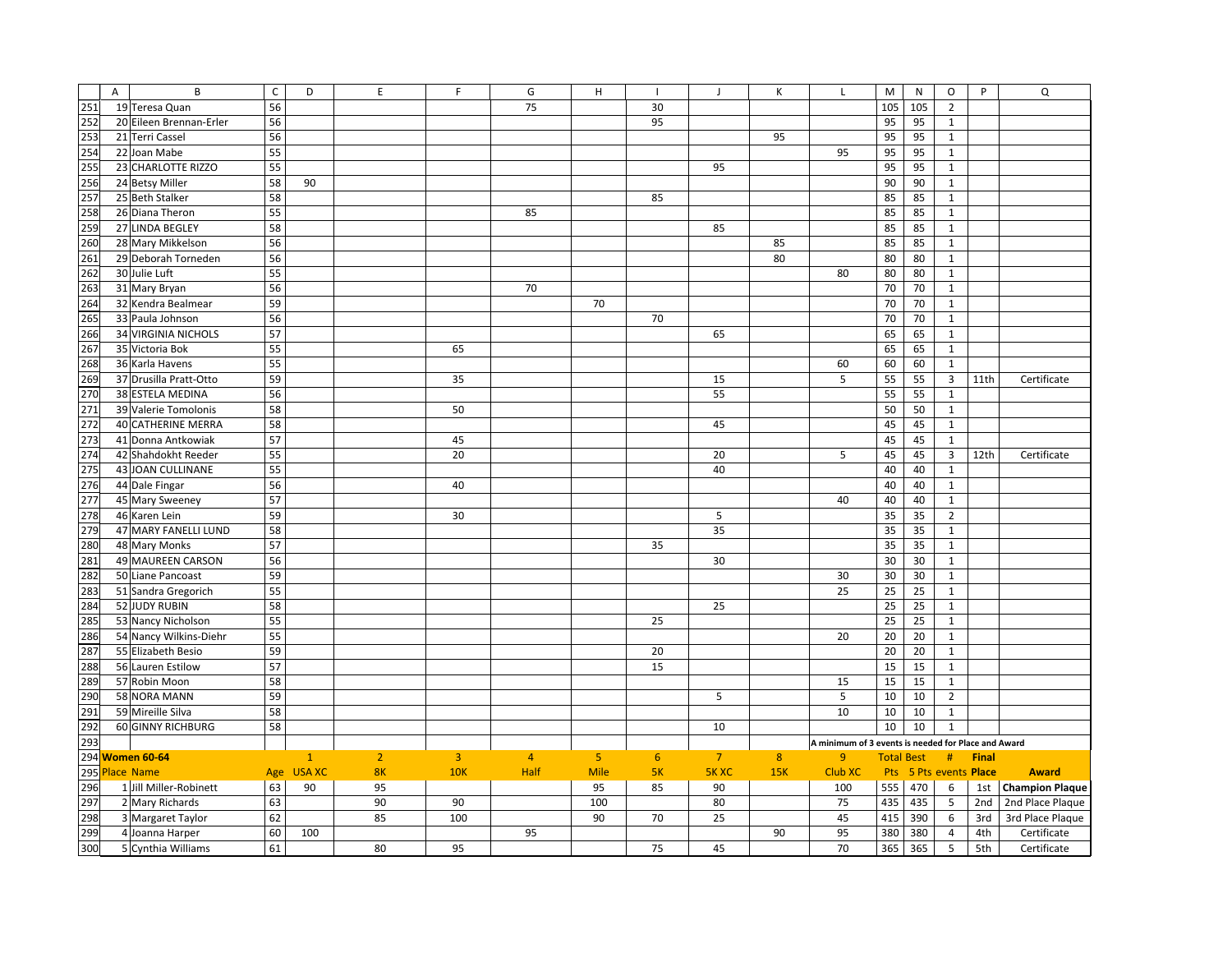|     | A | B                       | $\mathsf{C}$ | D            | E              | F              | G              | H              |     | - 1            | К              | L                                                   | M                 | N   | O                       | P            | Q                      |
|-----|---|-------------------------|--------------|--------------|----------------|----------------|----------------|----------------|-----|----------------|----------------|-----------------------------------------------------|-------------------|-----|-------------------------|--------------|------------------------|
| 301 |   | 6 Sharon Moore          | 63           |              | 70             | 70             |                |                | 60  | 70             |                | 80                                                  | 350               | 350 | 5                       | 6th          | Certificate            |
| 302 |   | 7 Susan Stirrat         | 62           |              | 65             | 75             |                | 80             | 50  | 55             |                | 55                                                  | 380               | 330 | 6                       | 7th          | Certificate            |
| 303 |   | 8 Mo Bartley            | 62           |              | 100            |                |                |                | 90  | 100            |                |                                                     | 290               | 290 | $\overline{3}$          | 8th          | Certificate            |
| 304 |   | 9 Alda Cossi            | 62           |              |                | 85             |                |                |     | 65             |                | 65                                                  | 215               | 215 | 3                       | 9th          | Certificate            |
| 305 |   | 10 CLAIRE MCMANUS       | 61           |              |                |                |                |                |     | 85             |                | 85                                                  | 170               | 170 | $\mathbf 2$             |              |                        |
| 306 |   | 11 Cynthia Lucking      | 63           |              | 75             | 80             |                |                |     |                |                |                                                     | 155               | 155 | $\overline{2}$          |              |                        |
| 307 |   | 12 PATRICIA FORD        | 62           |              |                |                |                |                |     | 60             |                | 90                                                  | 150               | 150 | $\overline{2}$          |              |                        |
| 308 |   | 13 Cheryl Guth          | 63           |              |                |                |                |                | 65  | 30             |                | 50                                                  | 145               | 145 | $\overline{\mathbf{3}}$ | 10th         | Certificate            |
| 309 |   | 14 Sharon Ames          | 60           |              |                |                |                |                | 55  | 20             |                | 60                                                  | 135               | 135 | $\overline{\mathbf{3}}$ | 11th         | Certificate            |
| 310 |   | 15 Terry Ozell          | 64           |              |                |                |                | 85             |     |                |                | 35                                                  | 120               | 120 | $\overline{2}$          |              |                        |
| 311 |   | 16 Elizabeth Unislawski | 62           |              |                |                |                | 75             |     |                |                | 30                                                  | 105               | 105 | $\overline{2}$          |              |                        |
| 312 |   | 17 Honor Fetherston     | 62           |              |                |                | 100            |                |     |                |                |                                                     | 100               | 100 | $\mathbf 1$             |              |                        |
| 313 |   | 18 Nora Cary            | 62           |              |                |                |                |                | 100 |                |                |                                                     | 100               | 100 | $\mathbf{1}$            |              |                        |
| 314 |   | 19 Andriette Wickstrom  | 62           |              |                |                |                |                |     |                | 100            |                                                     | 100               | 100 | $\mathbf 1$             |              |                        |
| 315 |   | 20 Ann Ringlein         | 60           |              |                |                |                |                |     |                | 95             |                                                     | 95                | 95  | $\mathbf{1}$            |              |                        |
| 316 |   | 21 Patrice Combs        | 60           |              |                |                |                |                | 95  |                |                |                                                     | 95                | 95  | $\mathbf{1}$            |              |                        |
| 317 |   | 22 SUZANNE MYETTE       | 60           |              |                |                |                |                |     | 95             |                |                                                     | 95                | 95  | $\mathbf{1}$            |              |                        |
| 318 |   | 23 Lynelle Paulick      | 60           | 85           |                |                |                |                |     |                |                |                                                     | 85                | 85  | $\mathbf 1$             |              |                        |
| 319 |   | 24 Janet Hansen         | 62           |              |                |                |                |                |     |                | 85             |                                                     | 85                | 85  | $\mathbf 1$             |              |                        |
| 320 |   | 25 Janet Richard        | 61           |              |                |                |                |                |     |                | 80             |                                                     | 80                | 80  | $\mathbf{1}$            |              |                        |
| 321 |   | 26 Tracey Bernett       | 62           |              |                |                |                |                | 80  |                |                |                                                     | 80                | 80  | $\mathbf 1$             |              |                        |
| 322 |   | 27 LYNN-MARIE FAWCETT   | 61           |              |                |                |                |                |     | 75             |                |                                                     | 75                | 75  | $\,1\,$                 |              |                        |
| 323 |   | 28 Betsy Seeley         | 61           |              |                | 65             |                |                |     |                |                |                                                     | 65                | 65  | $\mathbf 1$             |              |                        |
| 324 |   | 29 Trenice Mullis Dubow | 63           |              | 60             |                |                |                |     |                |                |                                                     | 60                | 60  | $\mathbf 1$             |              |                        |
| 325 |   | 30 Marlene O'Donnell    | 62           |              |                | 60             |                |                |     |                |                |                                                     | 60                | 60  | $1\,$                   |              |                        |
| 326 |   | 31 LISA DOUCETT         | 62           |              |                |                |                |                |     | 50             |                |                                                     | 50                | 50  | $\mathbf 1$             |              |                        |
| 327 |   | 32 Carol Dodge          | 61           |              |                |                |                |                |     |                |                | 40                                                  | 40                | 40  | $\mathbf 1$             |              |                        |
| 328 |   | 33 KATHLEEN RICHARDS    | 64           |              |                |                |                |                |     | 40             |                |                                                     | 40                | 40  | $\mathbf 1$             |              |                        |
| 329 |   | <b>34 EILEEN TROY</b>   | 63           |              |                |                |                |                |     | 35             |                |                                                     | 35                | 35  | $\mathbf{1}$            |              |                        |
| 330 |   | 35 CYNTHIA HASTINGS     | 60           |              |                |                |                |                |     | 5              |                | 25                                                  | 30                | 30  | $\overline{2}$          |              |                        |
| 331 |   | 36 Katie Yunker         | 60           |              |                |                |                |                |     |                |                | 20                                                  | 20                | 20  | $\mathbf{1}$            |              |                        |
| 332 |   | 37 TOMOMI FREEBURG      | 60           |              |                |                |                |                |     | 15             |                |                                                     | 15                | 15  | $\mathbf{1}$            |              |                        |
| 333 |   |                         |              |              |                |                |                |                |     |                |                | A minimum of 3 events is needed for Place and Award |                   |     |                         |              |                        |
|     |   | 334 Women 65-69         |              | $\mathbf{1}$ | $\overline{2}$ | $\overline{3}$ | $\overline{4}$ | $\overline{5}$ | 6   | $\overline{7}$ | 8 <sup>°</sup> | $\mathbf{q}$                                        | <b>Total Best</b> |     | #                       | <b>Final</b> |                        |
|     |   | 335 Place Name          | Age          | USA XC       | 8K             | <b>10K</b>     | Half           | <b>Mile</b>    | 5K  | <b>5K XC</b>   | 15K            | Club XC                                             |                   |     | Pts 5 Pts events Place  |              | <b>Award</b>           |
| 336 |   | 1 Sabra Harvey          | 68           |              |                | 100            |                | 100            | 100 |                | 100            | 100                                                 | 500               | 500 | 5                       | 1st          | <b>Champion Plaque</b> |
| 337 |   | 2 Jo Anne Rowland       | 69           | 95           |                |                |                | 75             | 85  | 95             |                | 85                                                  | 435               | 435 | 5                       | 2nd          | 2nd Place Plaque       |
| 338 |   | 3 Edie Stevenson        | 68           |              | 100            | 95             |                |                | 95  |                | 95             |                                                     | 385               | 385 | $\overline{4}$          | 3rd          | 3rd Place Plaque       |
| 339 |   | 4 Jeanne Herrick        | 66           |              | 80             | 80             |                |                | 65  | 90             |                | 65                                                  | 380               | 380 | 5                       | 4th          | Certificate            |
| 340 |   | 5 Jeanette Groesz       | 68           | 100          |                |                | 100            |                |     |                | 80             | 90                                                  | 370               | 370 | $\overline{\mathbf{4}}$ | 5th          | Certificate            |
| 341 |   | 6 Cindy Ingalls         | 66           |              | 90             | 85             |                |                | 75  |                |                | 75                                                  | 325               | 325 | $\overline{4}$          | 6th          | Certificate            |
| 342 |   | 7 Suzanne Ray           | 65           | 95           |                |                |                |                |     |                | 90             | 95                                                  | 280               | 280 | 3                       | 7th          | Certificate            |
| 343 |   | 8 Donna Chan            | 66           | 85           |                |                |                | 80             |     |                |                | 80                                                  | 245               | 245 | $\overline{3}$          | 8th          | Certificate            |
| 344 |   | 9 Jeannie Rice          | 69           |              |                |                |                | 95             |     |                | 85             |                                                     | 180               | 180 | $\overline{2}$          |              |                        |
| 345 |   | 10 Coreen Steinbach     | 66           |              |                |                |                |                | 90  |                | 75             |                                                     | 165               | 165 | $\overline{2}$          |              |                        |
| 346 |   | 11 Nonie Hudnall        | 67           |              |                |                |                |                | 80  |                |                | 60                                                  | 140               | 140 | $\overline{2}$          |              |                        |
| 347 |   | 12 Joy Oakey            | 68           |              | 70             |                |                |                | 70  |                |                |                                                     | 140               | 140 | $\overline{2}$          |              |                        |
| 348 |   | 13 KATHRYN MARTIN       | 66           |              |                |                |                |                |     | 100            |                |                                                     | 100               | 100 | $\mathbf{1}$            |              |                        |
| 349 |   | 14 Diane Kukich         | 65           |              | 95             |                |                |                |     |                |                |                                                     | 95                | 95  | $1\,$                   |              |                        |
| 350 |   | 15 Betty Wagner         | 66           |              |                |                | 95             |                |     |                |                |                                                     | 95                | 95  | $1\,$                   |              |                        |